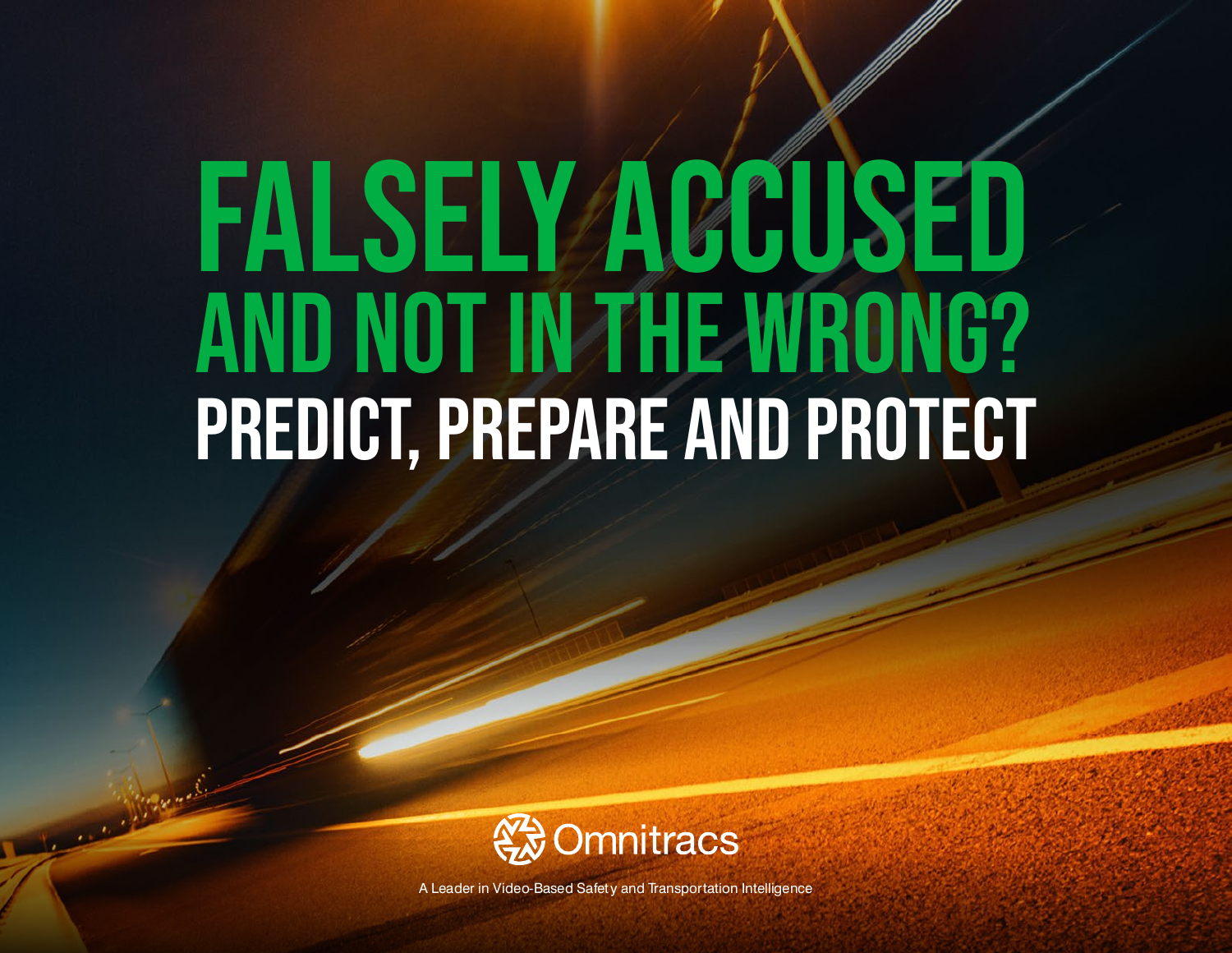# **INTRODUCTION**

According to a recent report from the National Highway Traffic Safety Administration (NHTSA), total traffic deaths on U.S. highways rose 5.6% in 2016 to a decade-high of 37,461, with truck-involved fatalities also increasing again.' There were 4,317 fatalities in crashes involving large trucks, a gain of 5.4% - the highest since 2007. According to the Federal Motor Carrier Safety Administration (FMCSA), the estimated costs of large truck and bus crashes in 2015 was \$118 billion.

| <b>YEAR</b> | <b>FATAL CRASHES</b> | <b>INJURY CRASHES</b> | PROPERTY-DAMANGE-ONLY<br>(PDO) CRASHES | ALL LARGE TRUCK AND BUS<br><b>CRASHES</b> |
|-------------|----------------------|-----------------------|----------------------------------------|-------------------------------------------|
| 2012        | \$43 Billion         | \$40 Billion          | \$21 Billion                           | \$104 Billion                             |
| 2013        | \$44 Billion         | \$41 Billion          | \$22 Billion                           | \$107 Billion                             |
| 2014        | \$42 Billion         | \$44 Billion          | \$28 Billion                           | \$114 Billion                             |
| 2015        | \$44 Billion         | \$46 Billion          | \$28 Billion                           | \$118 Billion                             |

The costs are staggering. The FMCSA breaks down average truck accident costs this way:

- Basic health and property damage: \$334,892
- When a semi-truck is pulling multiple trailers: \$1.2 million
- When a semi-truck accident results in a fatality: \$7.2 million

This price tag can vary greatly depending on the extent of damage involved, such as what caused the accident (speeding vs. a mechanical defect) and the types of injuries suffered. Other factors that can impact cost are the number of passengers injured in the accident, whether an injured party can return to work, how many people depend on the injured/deceased party for support and whether or not the truck employer was negligent.

In light of these appalling statistics, the transportation industry continues to create more technology to reduce collisions and deaths. According to the [AAA Foundation for Traffic Safety,](https://www.aaafoundation.org/sites/default/files/Truck%20Safety_Video%20Systems.pdf) equipping large trucks with videobased onboard safety monitoring systems can prevent up to 63,000 truckrelated crashes, 17,733 injuries and 293 deaths each year. In 2015, AAA recommended that all large trucks, both existing and new, get equipped with cost-effective technologies that improve safety for everyone on the road.<sup>2</sup>



Many fleets are heeding the call. Learn the challenges they faced and why they made the decision to use video to make their fleet safer. These fleets are ensuring they're fully prepared and protected. Are you?

1https://crashstats.nhtsa.dot.gov/Api/Public/ViewPublication/812456 | <sup>2</sup>http://newsroom.aaa.com/2017/09/truck-safety-technology-can-prevent-63000-crashes-year/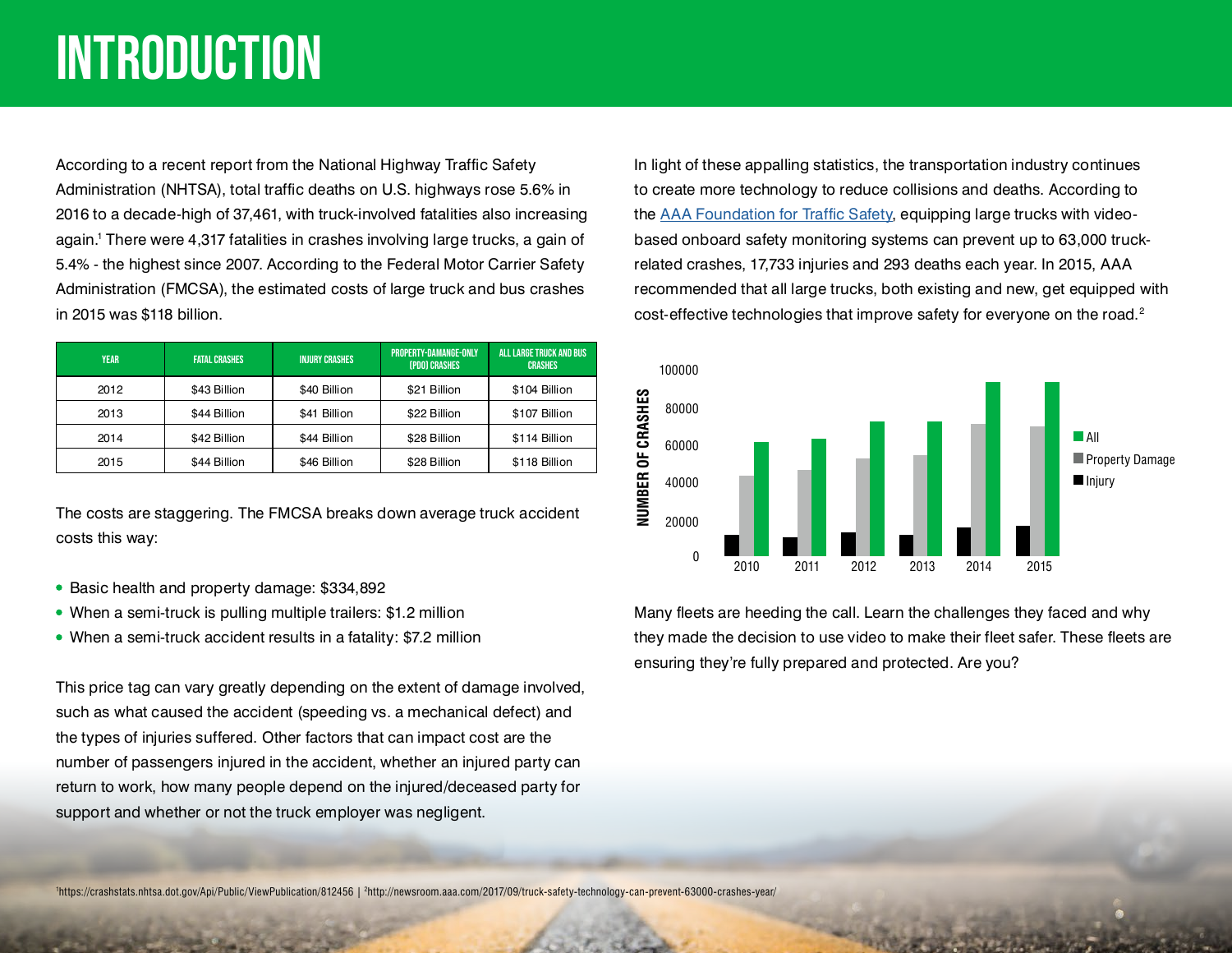# more protection. more insight. more savings.



*"We had the challenge like most companies. We were experiencing our fair share of accidents and we were always blamed for a lot of them."* 

- Lee Gragnano, Golden State Foods



*"We believe that, many times, when we were in accidents, we were falsely accused and our driver was not in the wrong."*

- Matthew Penland, Cypress Truck Lines

No matter the industry – or type of vehicle – many of the challenges that fleet, operations and safety managers face are the same:

- They are blamed for accidents that were not their drivers' fault
- They have to deal with rising fuel and operational costs
- They had reached a safety plateau and were simply not getting better
- They are always looking for ways to improve the safety and efficiency of their fleet

Although it has been shown that 80% of car-truck crashes are caused by car drivers°, truck drivers are repeatedly being blamed for the accident.

With some fleets having hundreds – or even thousands – of vehicles, the time and cost to defend these accusations can be astronomical. In many cases, there are no witnesses, so it comes down to he said/she said. Even multiple witnesses can provide different stories as to what actually happened when a collision occurs.

Not only do you have the cost of resources to investigate the accident onsite, but then there's the cost of accident triage and sending field agents, adjusters, safety coordinators, leaders and reconstructionists to the accident scene.

As AAA has stated, the use of onboard video-based safety programs can materially reduce crashes, injuries and deaths. And more.

3 http://www.ccjdigital.com/80-percent-of-car-truck-crashes-caused-by-car-drivers-ata-report-says/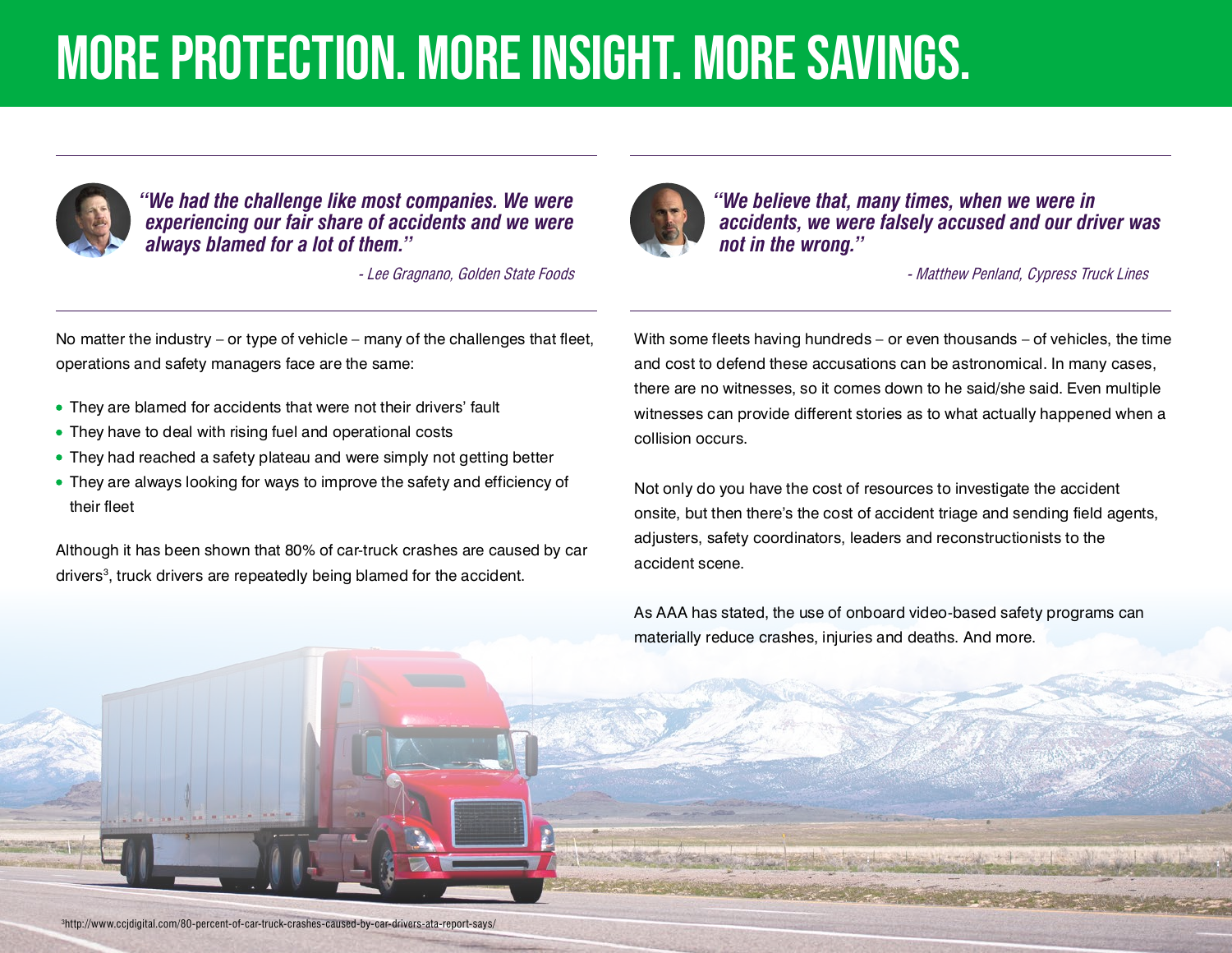## Video Safety: Beyond Exoneration

Many fleets have a safety culture reinforced with safety programs specifically for their drivers, including initial driver orientation, on-going training, ridealongs and – in some fleets – reward and recognition programs. But, after a while, many fleets realize that their safety stats are not improving and they're no longer progressing in the right direction.

This is when fleets begin to realize they need a safety solution that tells them why problems are occurring – before they occur. Some facts to consider<sup>4,5,6</sup>:

- **37%** of drivers report having fallen asleep behind the wheel at some point in their lives; **11%** report having fallen asleep behind the wheel in the past year
- Drivers distracted by mobile devices are **2.5x** more likely to run a stop sign or red light, increasing the risk and severity of collisions
- Drowsiness was involved in one in five fatal crashes
- It's estimated that **10%** of all fatal crashes and **17%** of all accidents that caused injuries are the result of distracted driving
- An estimated **328,000** crashes each year, including **109,000** injury crashes and **6,400** fatal crashes, involve a drowsy driver
- After getting only 5 to 6 hours of sleep, crash risk increased by **1.9 times**  compared to getting normal sleep of 7 hours



*"We had reached a plateau with our overall safety program. We were missing what's in the cab – that's where accident causation comes from."*

- Randy Sheltra, Loomis Armored

[Video](http://www.smartdrive.net/solutions/smartchoice-program-video-safety/) provides the opportunity to see those driver habits that are leading to collisions, such as mobile phone use, food and drink, lack of sleep, following too close, speeding and more. Similar to sports teams that use game-day films to review a game, by understanding the problem and coaching drivers with the video so they can see what's causing collisions, you quickly improve driver performance and the overall safety results throughout your fleet.



*"I would tell anybody out there that, if you're going to drive a CMV on America's roadways and you give this technology a true opportunity to show you how it can protect you, I will guarantee you that within 30 days you will not want to remove it or drive a piece of equipment that didn't have it."* 

- Eric Nelson, Arnold Transportation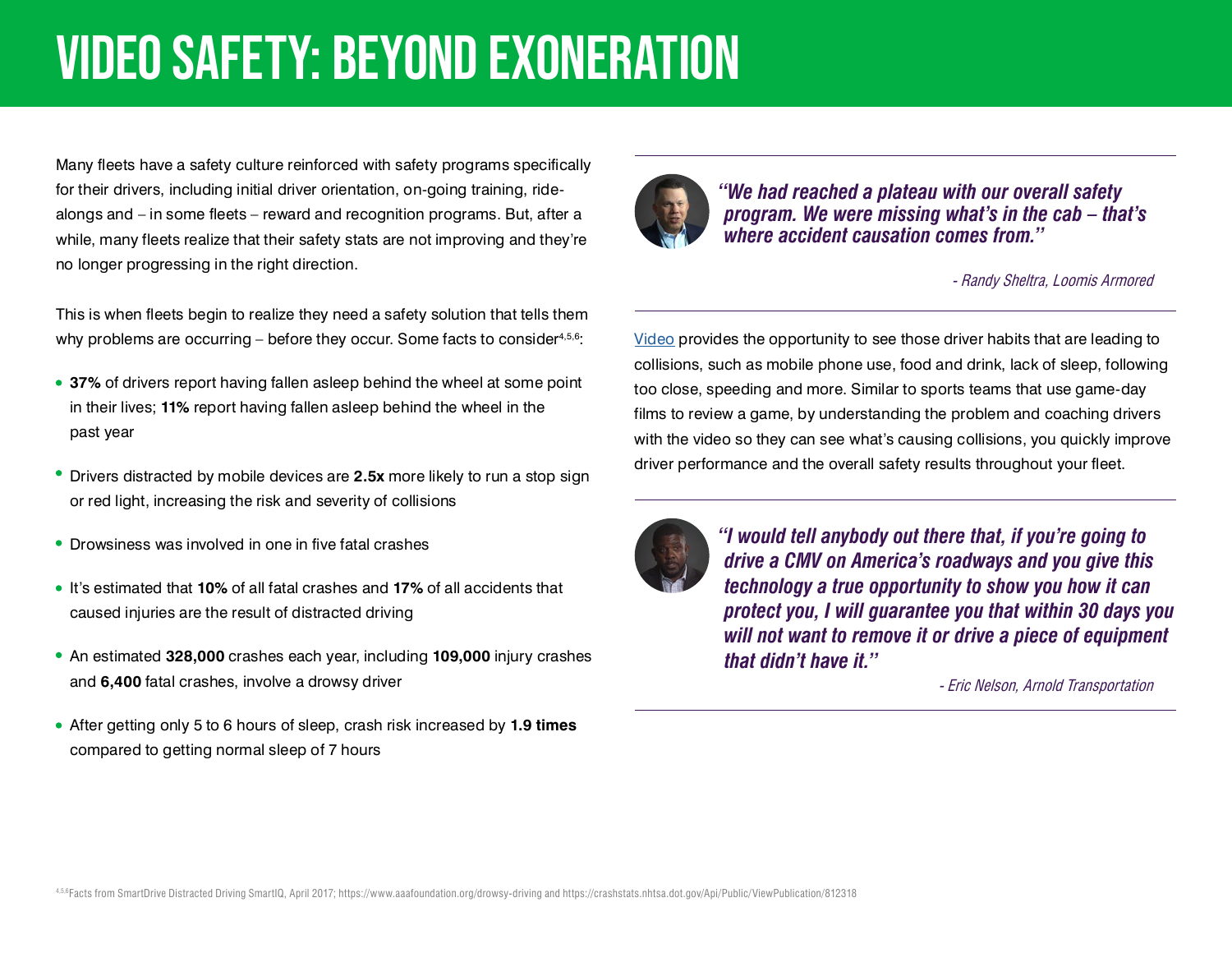### Video Safety Delivers Bottom-Line Results



*"You couldn't ignore the facts that the SmartDrive® program was producing. The numbers didn't lie. Our risk was reduced by 85%."*

- Jeremy Collins, Postal Fleet Services

It's no longer a question of "if" a fleet will be incorporating a video-based safety program, but rather, "when" they will install one. Why? From significantly lowering claims costs and avoiding litigation and collisions, to settling claims early or simply showing the evidence that exonerates your driver. Video delivers results.



*"We experienced a 50% reduction in vehicle crashes."* - Randy Sheltra, Loomis Armored

In fleets that adopt a video-based safety program, improvements are often seen, not only in risk and crash reduction, but across a wide array of safetyrelated areas.

**CYPRESS** 

[Reduced distracted driving by nearly](http://www.smartdrive.net/case-studies/cypress/) **50%**, mobile phone usage by **96%** and speeding by **58%**

**Smithfield** 

[Reduced preventable accidents by](http://www.smartdrive.net/case-studies/smithfield/) **60%**

[Reduced collision frequency rate](http://www.smartdrive.net/case-studies/fraley-schilling/) **67%**



Achieved **43%** [improvement in CSA Unsafe](http://www.smartdrive.net/case-studies/k-limited/)  Driving BASIC



[Increased subrogation collections by](http://www.smartdrive.net/case-studies/averitt-express/) **15%**



[Reduced mobile device usage from](http://www.smartdrive.net/case-studies/virginia-eagle/) **62%** to **2%**, insurance claims by **18%** and claim severity by **35%**

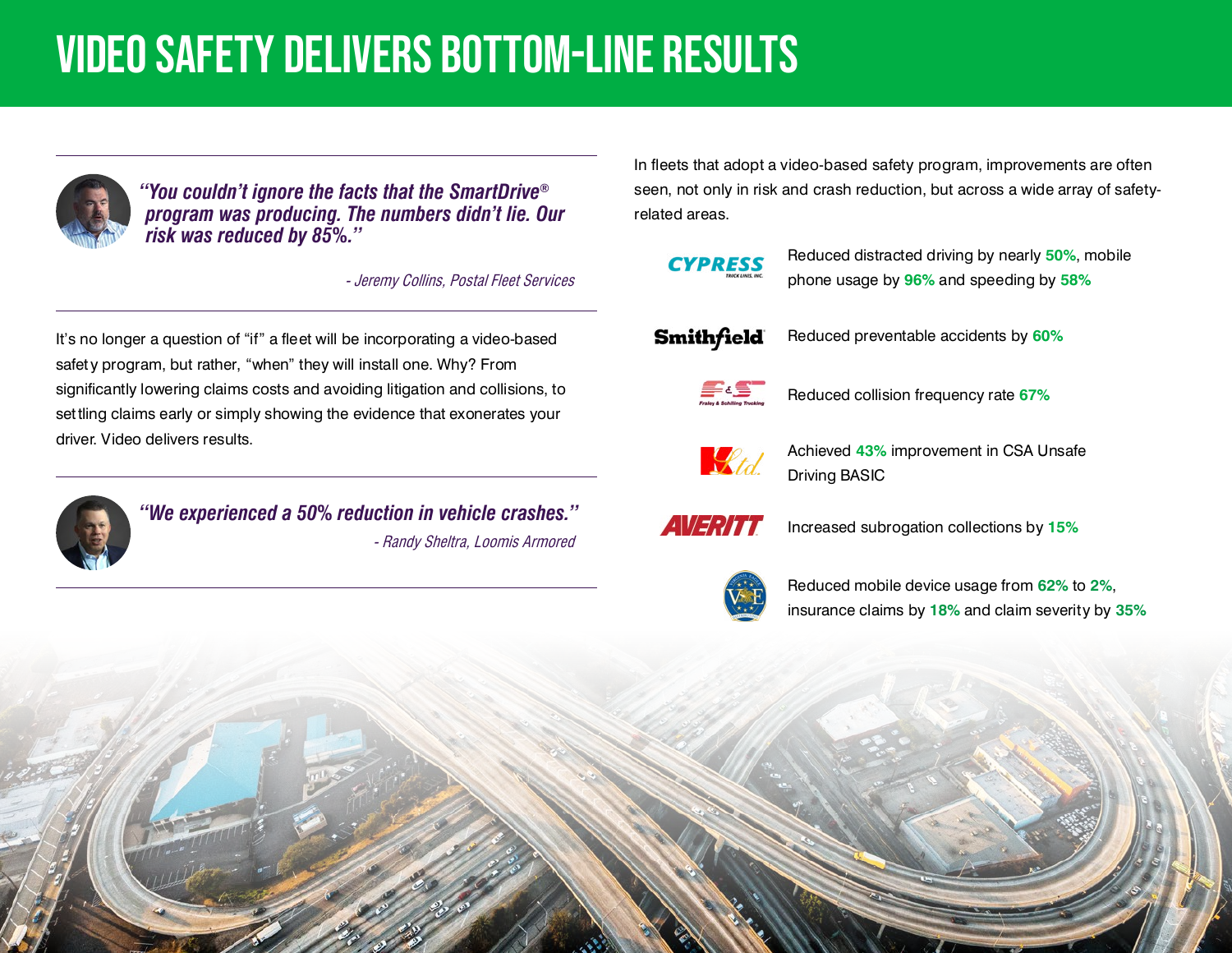### Video Safety Delivers Bottom-Line Results



*"We've seen our accident costs per million miles reduced. We've seen the time to claim closure reduced by a third. Today we have new tractors because we saved money on accidents that didn't occur."*

- Eric Nelson, Arnold Transportation

And, the ROI with a video safety program can be instantaneous. Many fleets have commented that the cost of one accident pays for the cost of the program or the savings from a video-based safety program can be used in other ways to benefit their fleet.

It's important to note that bottom-line savings are also enhanced through the data that results from a video-based safety program. The data that's captured contains a wealth of insight that fleets leverage to understand vehicle use and driver performance. These insights can be leveraged across a fleet's organization to help improve both fleet efficiency and overall fleet performance.

By leveraging SmartDrive real-time data and risk observations as the cornerstone of its driver behavior management and reward program, Nussbaum Transportation improved its CSA Indicator BASIC Score more than 70%, reported zero preventable DOT-recordable accidents and experienced no jackknife or major loss-of-control accidents in the first six months of implementation.



*"SmartDrive SmartIQ® is the only solution that delivers granular data; incorporates a variety of safety, fuel and operational data; and makes it easy to incorporate resulting insights into our business."*

- Jeremy Stickling, Nussbaum Transportation



<sup>7</sup>http://www.smartdrive.net/case-studies/nussbaum-transportation/ | <sup>8</sup>http://www.smartdrive.net/case-studies/knight-transportation/ 9 http://www.smartdrive.net/case-studies/transdev/ | 10http://www.smartdrive.net/case-studies/virginia-eagle/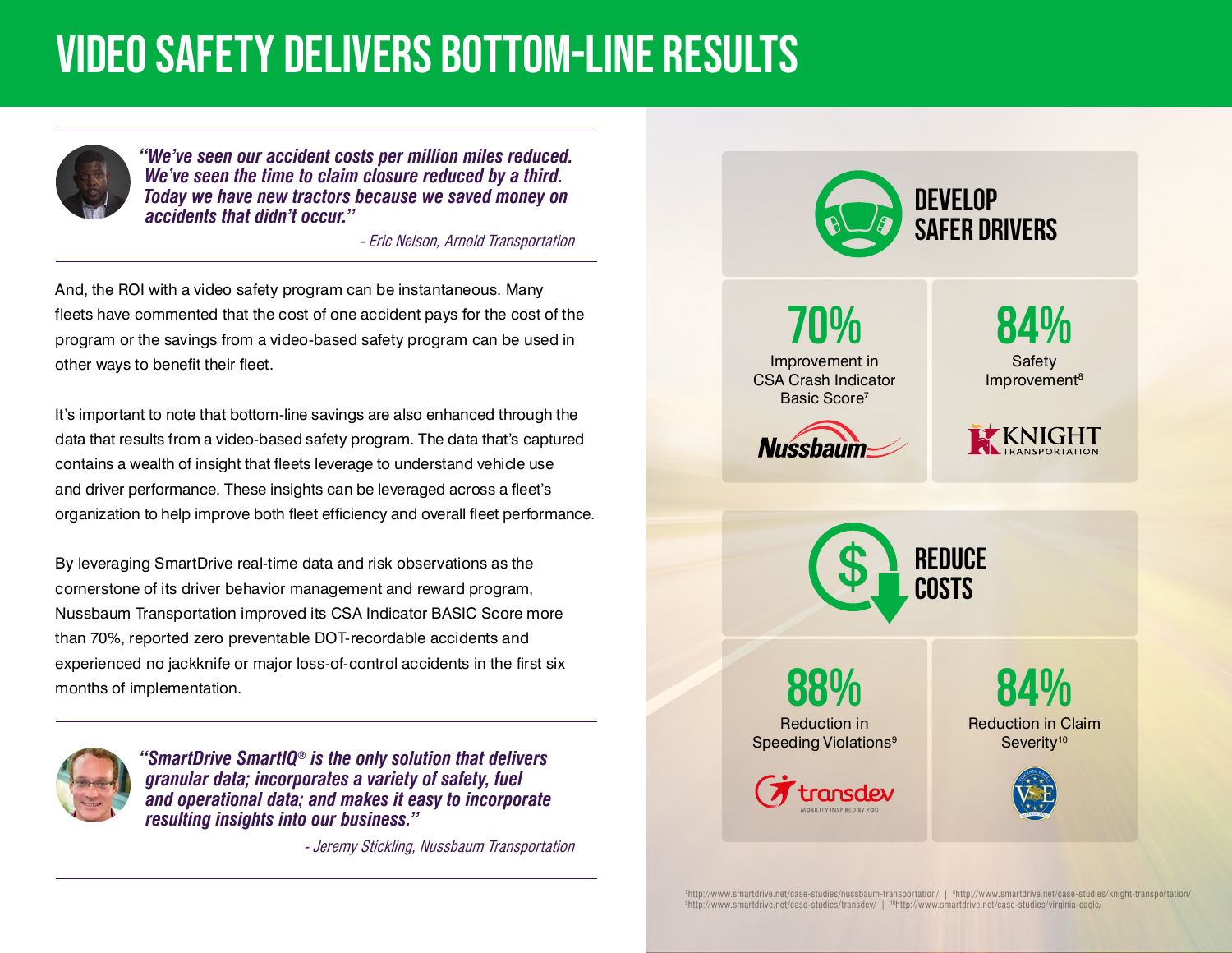# WHY INNOVATIVE FLEETS CHOOSE SMARTDRIVE



*"The reason we selected SmartDrive as the solution was that partnership. We have a lot of vendors within our organization. And, it's basically a vendor/customer relationship. We didn't want that. We wanted that oneon-one conversation."*

- Randy Sheltra, Loomis Armored

Fleets choose SmartDrive for different reasons:

- Exonerations they experience when their driver is not found at fault in an accident.
- Fuel savings they're now seeing due to less aggressive driving.
- Improvement in their CSA BASIC Scores based upon fewer accidents and tickets
- Exceptional customer service and support



*"SmartDrive is not just a vendor to us. It's part of our company culture because we've incorporated it into so many things that we do. It's also completely flipped the way our company thinks. And you can't put a price on that."*

- Brittany Britt, Davis Transfer

Protecting fleets. Protecting drivers. Improving fleet performance. We partner with our customers to help achieve their safety and operational goals – from preventing collisions to lowering fuel costs.

From installation, to training, to implementing and operating the video safety program, our team of experts is there every step of the way to ensure success. It's our top priority and the reason why customers renew year after year. Customer support is the first point in the SmartDrive Promise – for a reason. It's why SmartDrive maintains a 98% renewal rate across its client base.

Together, we can reduce collisions, improve safety and impact your bottom line. Make sure you're prepared by deploying video and insights throughout your fleet.



*"Our number one focus is safety. We're focused on [safety before we're focused on profits. We feel if we do](http://info.smartdrive.net/video-conico-oil)  everything right, we'll be profitable. And we have been. SmartDrive has been a big part of that profitability."*

- Dan Baillargeon, Conico Oil

**For more information on how to bring more protection, more insight and more savings to your fleet, [contact SmartDrive today.](http://info.smartdrive.net/contact)**